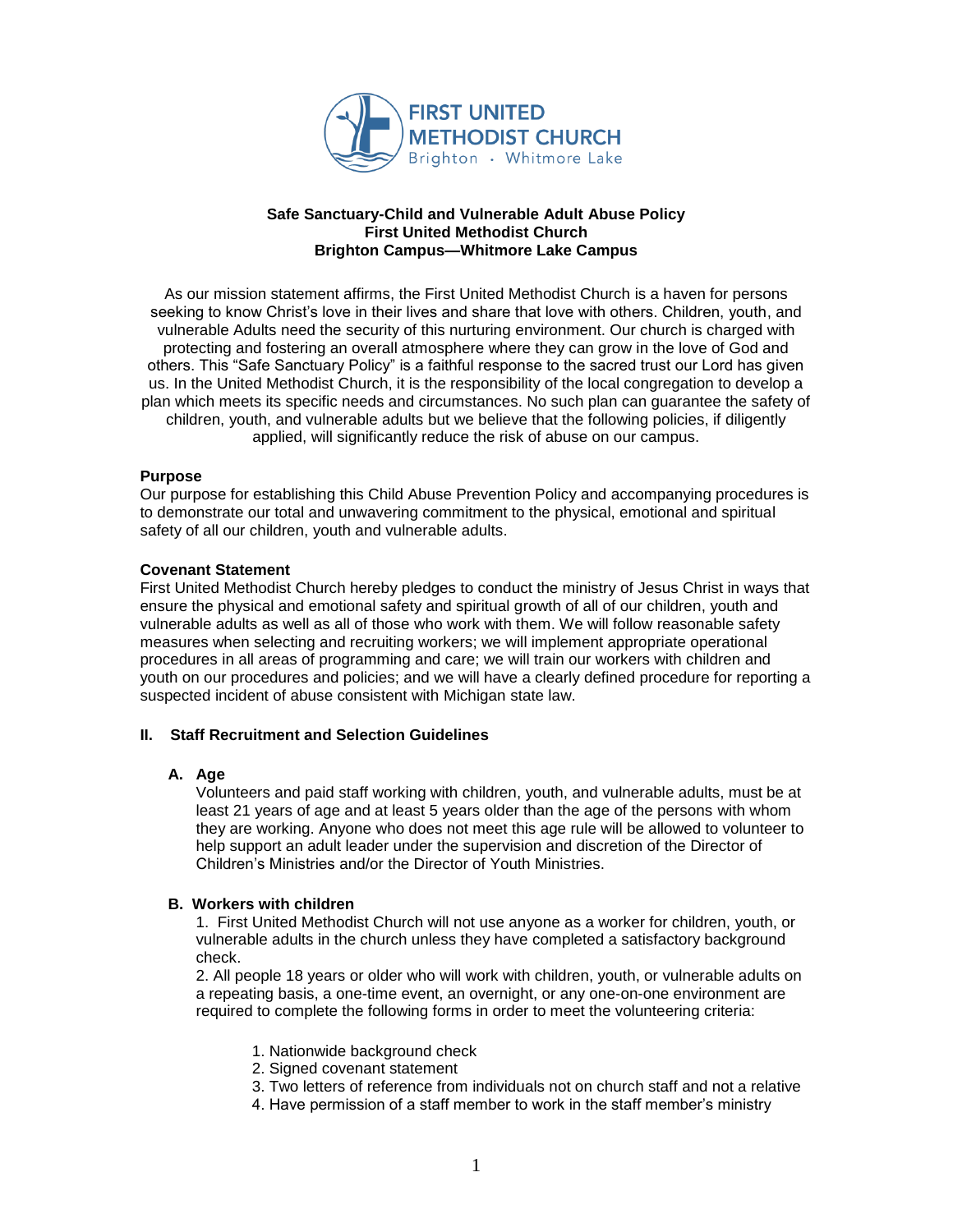Adults will be deemed appropriate to work with children, youth or vulnerable adults when their background check shows no violent offenses or sexual offenses. They must also show no alcohol offenses for a minimum of five years. In addition, the staff member in whose ministry they will be working must have confidence that the covenant statement is understood and the two letters of reference affirm that the candidate is suitable to work with the ministry's population. 3. Drivers must be:

- 1. 21 years or older
- 2. Possess a valid driver's license
- 3. Undergo a driving record check. Driving record must show no reckless driving and two or fewer traffic violations in the previous two years.

## **C. Reference Checks**

Church leaders will check two references for each primary worker. The references will be done by phone, mail, or in person.

The "Safe Sanctuaries" reference form will be filled out by the person conducting the reference check.

## **D. Background Checks**

Criminal background checks shall be made on all clergy, paid staff, and volunteers who have supervisory program responsibility for youth (e.g. youth group leaders) and all other church employees, to the extent permitted by law, prior to employment, to determine current or historic child abuse or sexual misconduct, criminal records, driving records (if transporting children, youth, or vulnerable adults), violent or pedophiliac behavior.

## **E. Prior Convictions**

Individuals who have been convicted of physical or sexual abuse or neglect may not work in any church-sponsored activity or program for preschoolers, children, youth or vulnerable adults.

# **F. Interview**

All applicants must be interviewed for suitability for the work they desire to do. Interviews will be conducted by the leader of the program in which the applicant will work, or by other persons designated by the program leader. A team of interviewers may be used. Church policy and guidelines should be discussed during the interview.

## **G. Child Abuse Survivor Applicants**

Adult survivors of childhood physical or sexual abuse need the love and acceptance of this church family. A person's experience with abuse and their recovery process may be pertinent to their suitability as youth and children's ministry workers. Applicants who are survivors of abuse should discuss this in confidence with the pastor.

## **H. Confidentiality of Information**

The church will keep confidential all information received in the applicant selection process. Social Security numbers are blacked out on all documents once the online background check is complete. Selection information will be marked as such and stored in a locked location with limited access afforded only to church staff and others with a need to know. The Director of Children's Ministries and the Director of Youth Ministries are responsible for the implementation of these policies as well as the maintenance of confidential records.

# **I. Required Forms and Signatures**

In addition to staff application and reference forms, all applicants will sign a safe sanctuaries reference check, covenant statement, and LexisNexis express screening forms. These forms can be obtained by contacting the Director of Children's Ministries and/or the Director of Youth Ministries.

# **III. Staff Supervision Guidelines**

All meetings of children and/or youth affiliated with Brighton First United Methodist Church will be governed by the following guidelines:

# **A. Two adult rule**

Two approved adults must be present at all times. This applies to classroom activities and activities away from the church facility. Whenever possible, teachers will be assigned in teams of two or more per Sunday School hour to every class of children or youth.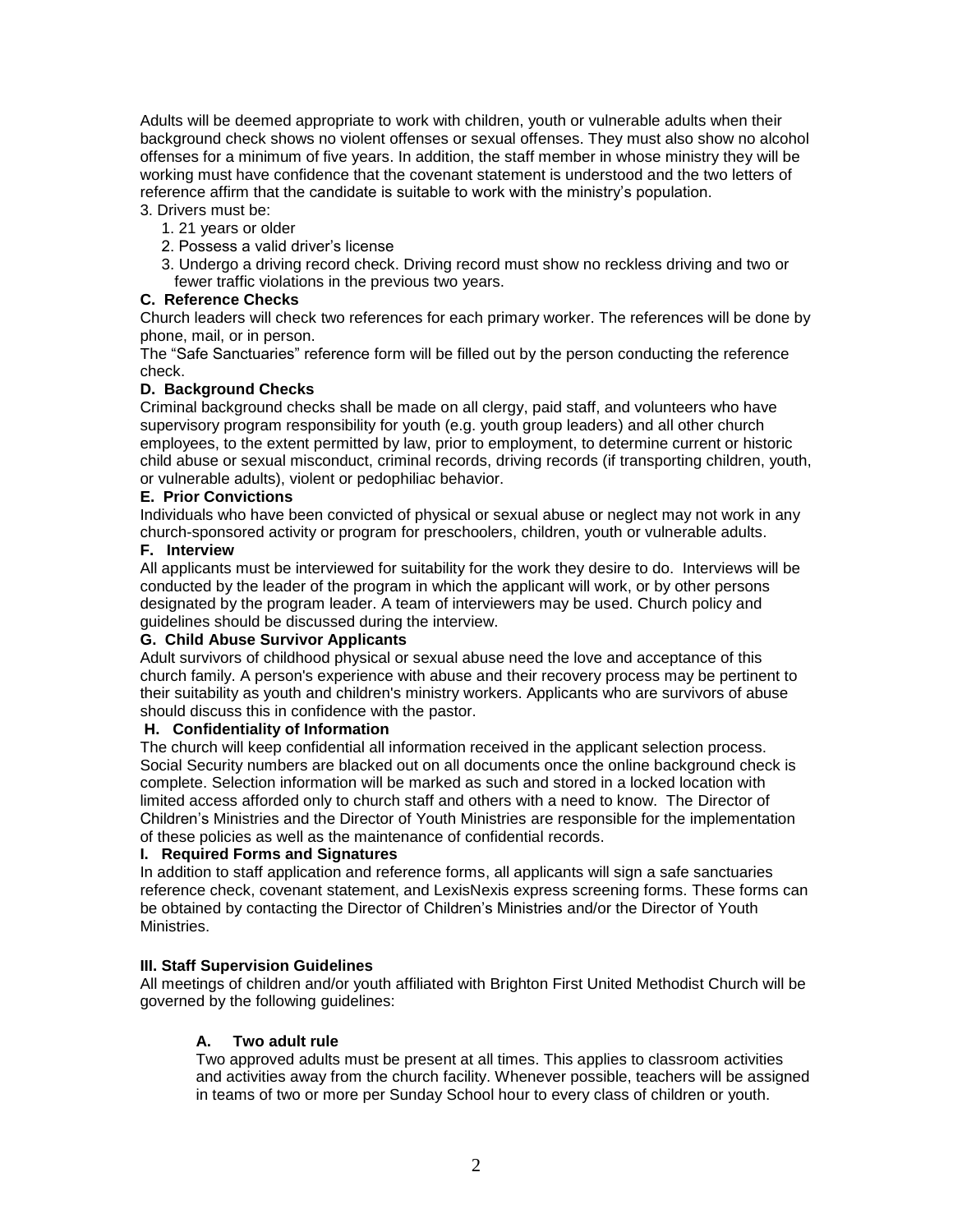Concerted effort will be made to recruit sufficient numbers of volunteer teachers/leaders to permit such team teaching. Other church sponsored or community groups of children or youth who meet at the church should have two or more leaders present whenever possible. When feasible, both male and female leaders would be present. If the group stays overnight at the church, or if a church sponsored group leaves the premises, two or more leaders must be present and must include at least one male and female if the group is mixed gender. See additional specifications for youth overnight outings in section III-H of this document.

## **B. Nursery and Sunday School Drop Off and Checkout Procedure**

Children birth through age 3 can attend the nursery during worship service. Nursery parents/guardians must check in with nursery staff and sign in. All children, birth through fourth grade, must remain in the nursery or classroom until picked up by a properly identified adult. Nursery children must be signed out on the sign in form before leaving. Older children can be dismissed to the choir room for performances with the permission of their parents/guardian. This information should be communicated to teachers in advance.

# **C. Open Door Policy**

Further protection for the children requires that an open door policy be followed. This policy shall state that the parents of the children served, the clergy, administrative and professional staff of the church has the right to visit and observe the children's/youth activity, classroom, or church-sponsored program at any time, unannounced.

# **D. Outside Access:**

There must be access to a phone, cell phone or pager when groups are at or away from the church facility. The church office or authorized church representative will be given this number prior to the groups' departure from church property.

## **E. Doors and Windows:**

All classroom and office doors will have a window or visibility from hallway or remain open while occupied. Doors that do not have visibility from the outside will be replaced with doors with window when replacement is needed.

## **F. Individual Counseling:**

One-on-one interactions are sometimes necessary and appropriate but care must be taken that they be conducted in an environment that provides visibility by other adults. If at all possible, another adult is to have knowledge of staff members' whereabouts and with whom they are meeting. Children and youth receiving individual counseling should be told they are free to discuss any aspects of the counseling process with a parent or other adult, especially if they are uncomfortable about anything that occurs in counseling. All incidents of suspected abuse and neglect revealed during the session will be reported in accordance with section IV of this policy.

## **G. Touch**

Physical affection should be appropriate to the age of the child or youth. (For example, it is generally appropriate for a three-year-old to sit in a nursery worker's lap and give a kiss on the cheek, but it is not appropriate for a teenager and youth leader to behave this way.)

Touching should be initiated by the child or youth. It should be a response to the child's need for comforting, encouragement, or affection. It should not be based upon the adult's emotional need.

Touching and affection should only be given when in the presence of other children's ministry or youth workers. Touching behavior should not give even the appearance of wrongdoing. As ministry workers our behavior must foster trust at all times; it should be above reproach.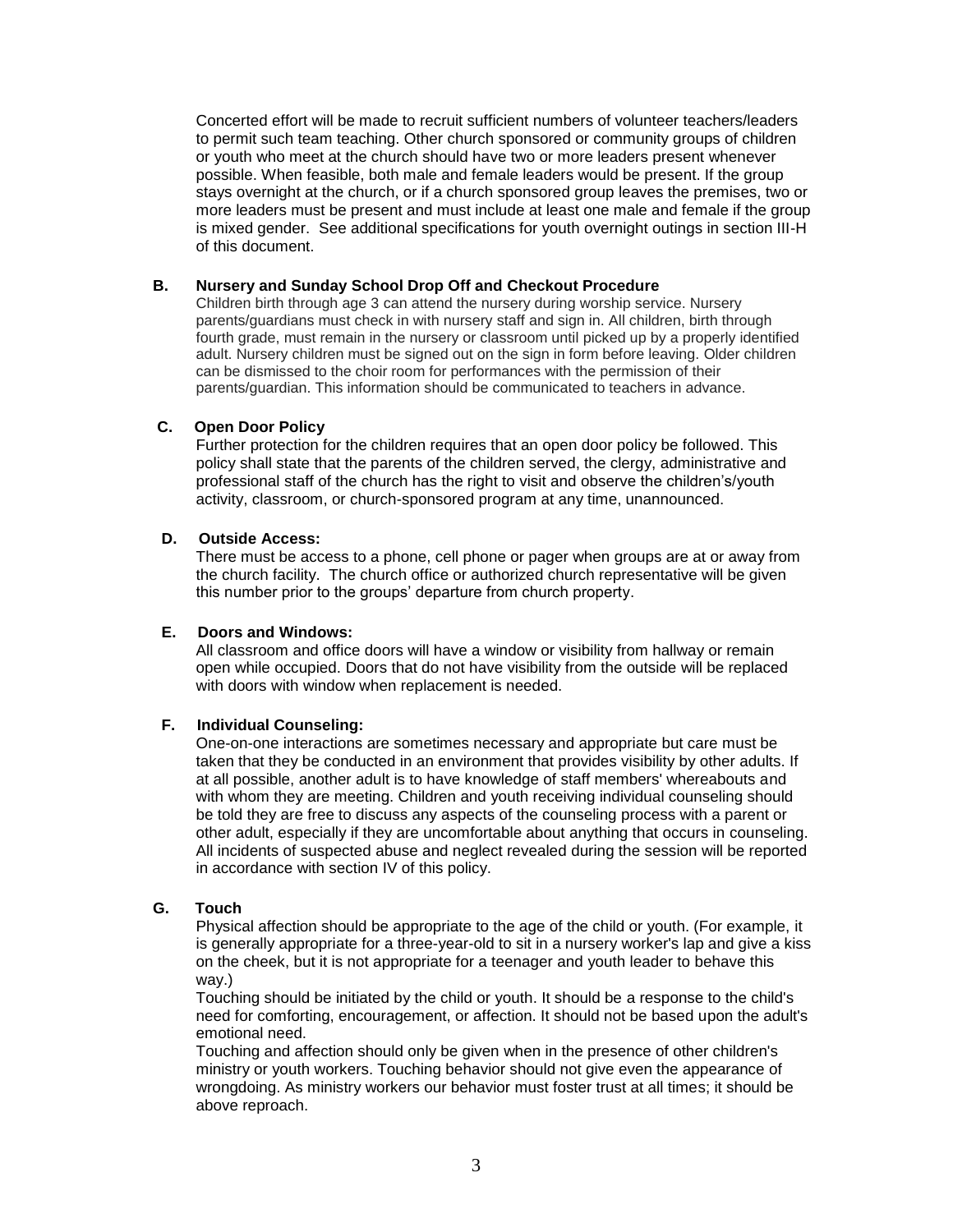A child's preference not to be touched should be respected. Do not force affection upon a reluctant child. Church workers are responsible to protect children under their supervision from inappropriate touching by others.

Church workers must promptly discuss inappropriate touching or other questionable behavior by other workers with their ministry leader, staff member, or a pastor.

## **H. Ratios for Children/Youth/Vulnerable Adults**

While at any event at the church where childcare is provided (including youth group, Sunday school, and nursery) the following ratios must be observed:

- 1. Birth-30 months: 1:4
- 2. 30months- 3yrs old 1:8
- 3. 3yrs 4 yrs 1:10
- 4. 4 yrs School Age 1:12
- 5. School Age- 19+ 1:18

## **I. Classroom Discipline**

All teachers and workers will use the following discipline measures:

- 1. If a child is behaving inappropriately, the teacher or worker will tell the child specifically what he/she is doing that is not acceptable and state what the expected behavior is, e.g., "We do not throw the blocks. We use blocks for building."
- 2. If this measure is not effective, the child will be guided to another activity.
- 3. If inappropriate behavior continues, the child may be placed at a table to work alone away from the other students.
- 4. If the child's disruptive behavior continues after these steps have been taken, a teacher will notify the Director of Children's Ministries or the Director of Youth Ministries who will talk with the child and work with the child's parents.
- 5. **No physical punishment or verbal abuse, e.g., ridicule, are to be used at any time**. If isolating the child within the classroom or removal of the child from the room becomes necessary, the situation will be discussed with the child's parents or guardian as soon as possible.

## **J. Gifts**

No staff, either paid or volunteer, are to give gifts to individual children or young people without the prior knowledge of the parent(s) or Director of Children's Ministries or the Director of Youth Ministries. Because gift giving can be a form of buying loyalty or silence, gift giving should be done on a group basis or for special occasions only. Gifts may not be elaborate but should be modest and appropriate to the occasion.

## **K. Training**

Prior to working in the youth or children department, workers will meet with the Director of Christian Education and/or the Director of Youth Ministries to go over expectations, procedures and policies. Various trainings for children, youth and vulnerable adult workers are offered throughout the year. Staff are encouraged to attend these trainings and any additional trainings that will help them grow and understand their position. In addition, a summary of current child abuse statutes and reporting requirements for your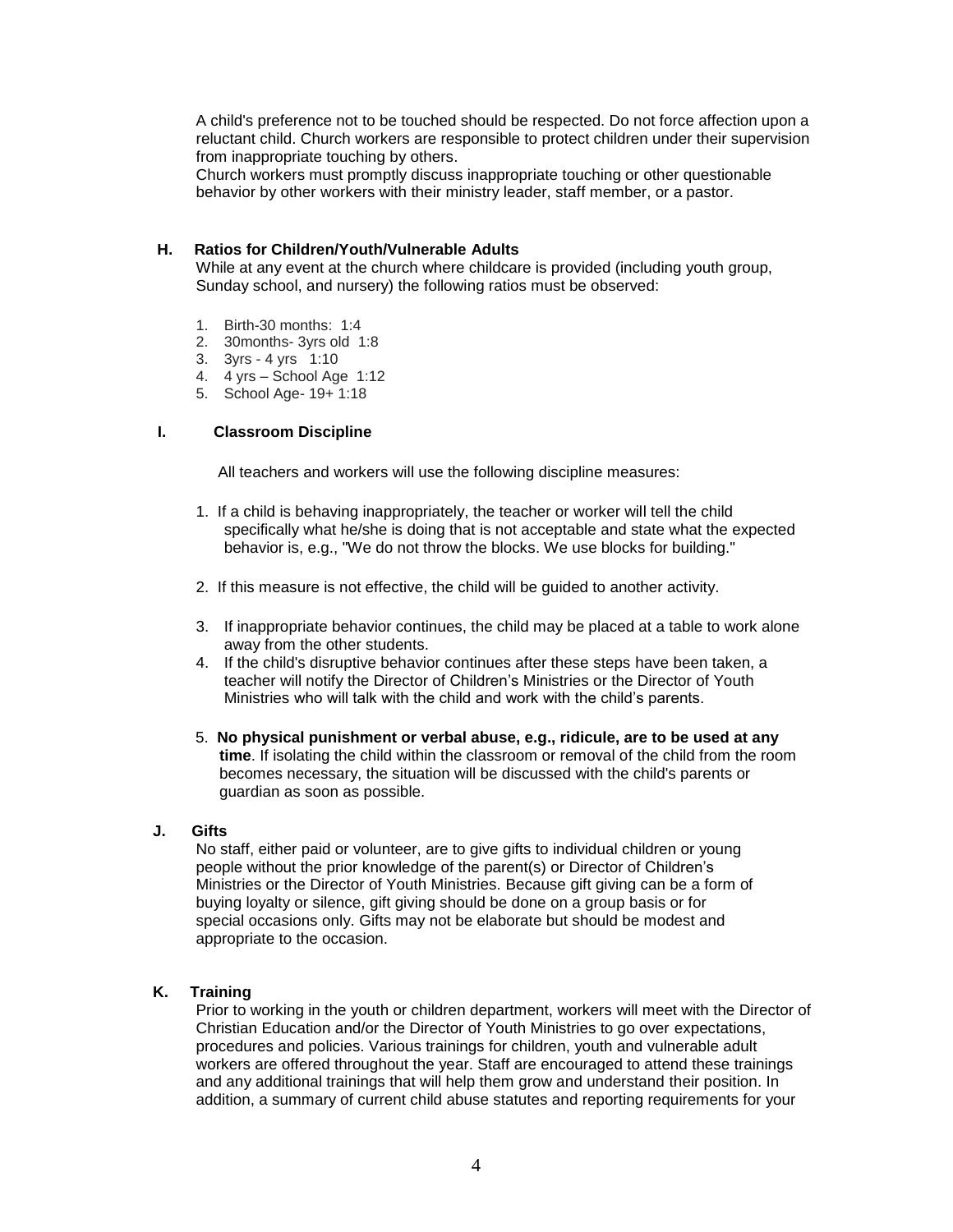legal jurisdiction are to be made available to all clergy, paid staff and volunteers who regularly supervise youth activities.

## **L. Drivers**

Drivers must be 21 years or older, have a valid driver's license, and undergo a driving record check. The record must show no reckless driving and two or fewer traffic violations in the previous 2 years. All occupants of the vehicle must wear a seat belt.

#### **M. Off Site Events and Overnights**

All children and youth participating in out-of-town and over-night outings must have a permission slip and "Medical and Transportation Consent" form signed prior to the event (Medical release and consent forms may be completed for a one-year period and must be renewed annually).There must be access to a phone or cell phone when groups are away from the church property.

In no circumstance is one adult (other than the parent) to take a child or children on an overnight outing alone. Female staff will supervise female youth in their sleeping quarters and male staff will supervise male youth. Married couples will not stay together but observe the female/female and male/male sleeping arrangements. A staff and youth will not occupy the same bed or sleeping bag.

If there are members of both genders in attendance, there must be adults of both genders to supervise. Any necessary medications will be distributed as requested by a parent or guardian. Children, youth, and vulnerable adults will only be released to people other than parents or guardians if the chaperone has personally gotten the expressed consent from the parent/guardian. During overnights and off site events, the following rules and ratios must be observed:

- 1. For children 3-6 years old; there must be one adult per 5 students
- 2. For children and youth 7-17 years; there must be one adult per 8 students
- 3. For vulnerable adults this ratio is flexible based on the level of care required
- 4. If there will be transportation provided there must be a "Medical and
- Transportation Consent" form on file for each child, youth, or vulnerable adult.
- 5. Parents/guardians must be notified of any changes to travel or event plans.

## **IV. RESPONSE BY CHURCH WORKERS TO ALLEGATIONS OF ABUSE**

As caring Christians, we are committed to protect and advocate for children, youth, and vulnerable adults participating in the life of the church. The church is entrusted to provide an emotionally safe, spiritually grounded, healthy environment for children, youth, and adults in which they are protected from abuse. It is our legal and moral responsibility to report suspected abuse whenever it comes to our attention regardless of where that abuse takes place. We shall report suspected abuse to stop potentially existing abuse and to prevent further abuse. To report abuse is to witness to the world the love and justice of God. Reporting abuse is a form of ministering to the needs of those crying out for help. If abuse occurs, it is our intention to act as an advocate for all affected persons, providing support, information, assistance and intervention. We seek to provide a supportive atmosphere, offering both objectivity and empathy as we seek to create a climate in which healing can take place.

If abuse is suspected by, observed by or disclosed to a volunteer and/or paid staff member of the church, that person shall report the incident immediately, following the guidelines set by the state of Michigan and Mandated Reporting.

A. Ensure the protection of and tend to the immediate needs of the child, as the situation requires.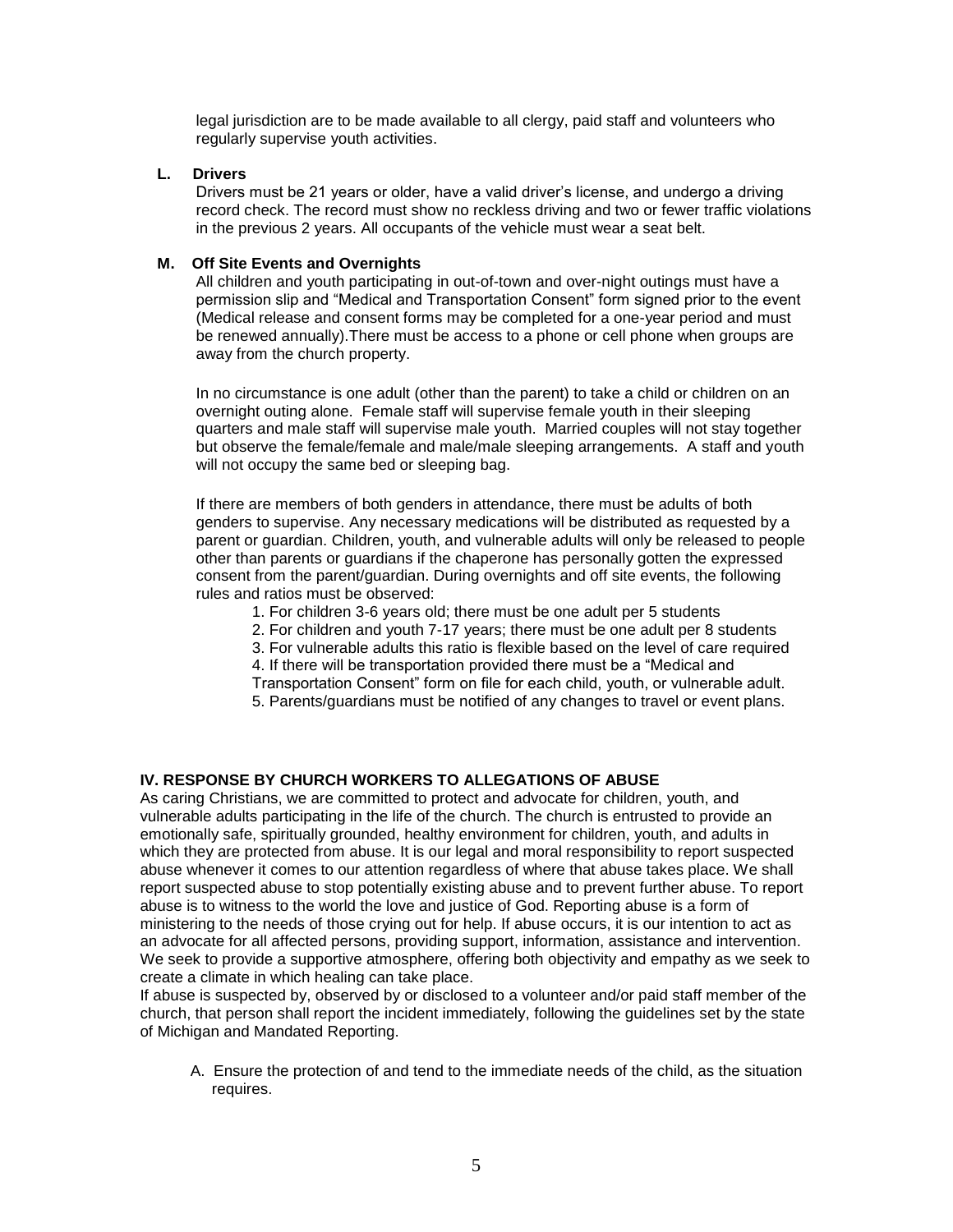- B. IMMEDIATELY contact the senior pastor or pastor on call.
- C. IMMEDIATELY notify the proper authorities (immediate supervisor, designated church child protection representative or the adult in charge of the event.) This person will:
	- 1. Provide written documentation concerning the incident on the designated form
	- 2. Notify the County Office of DHS. This is a requirement of the law. (Note: Do not attempt an investigation. This should be left to professionals who are familiar with these cases.)
	- 3. If the pastor is the accused party, the designee will notify the chair of the Staff Parish Relations Committee and the District Superintendent.
	- 4. Give written documentation to the pastor and/or Chair of the Staff Parish Committee.
- D. The pastor or designee will notify the parents of the victim and take whatever steps are necessary to assure the safety of the child/youth until the parent(s) arrive. It is important to emphasize that the proper authorities must be notified even if the parent(s) does not wish the incident to be reported. (Note: If one or both of the parents is the alleged abuser, contact the proper authorities listed above. Follow their advice about notification of the parents.)
- E. After having reported the suspected abuse to the proper authorities, the incident is to be reported immediately to the church's attorney, the church's insurance company, and the district superintendent. The district superintendent will report the allegation to the bishop's office. Do not try to handle this without professional assistance. If the accused is a clergy (deacon or elder) member of an annual conference, local pastor, or diaconal minister, provisions of Paragraph 359 and Paragraph 2702 of The 2000 Book of Discipline of The United Methodist Church must be followed.
- F. A list of emergency numbers will be available to the staff at all times.
- G. If the accused is working in a volunteer or paid position with children or youth in the church, immediately, yet with dignity and respect for the sacred worth of the person, remove the accused from further involvement with children and/or youth.
- H. Once the proper authorities have been contacted and the safety of the child or youth is secured, the pastor or other designated person may tell the accused that a report has been made. If the accused is a volunteer or paid staff of the church, that person shall be relieved temporarily of his or her duties until the investigation is finished If the accused is a paid staff person of the church, arrangements should be made to either maintain or suspend his or her income until the allegations are cleared or substantiated.
- I. Any contact with the media should be handled by a pre-determined spokesperson. Care will be taken to safeguard the privacy and confidentiality of all involved. The spokesperson should generally convey that the matter is under investigation and any comments made prior to the conclusion of the investigation would be premature.
- J. A written report of the basic information shall be kept to ensure on-going ministry to, and advocacy for, victims and others involved. A form for this purpose shall be available in the church office. The report shall be brief and contain only factual information relevant to the situation. It shall be filed in a secure place in order to ensure confidentiality. It shall be written in ink or typed to prevent it from being changed.